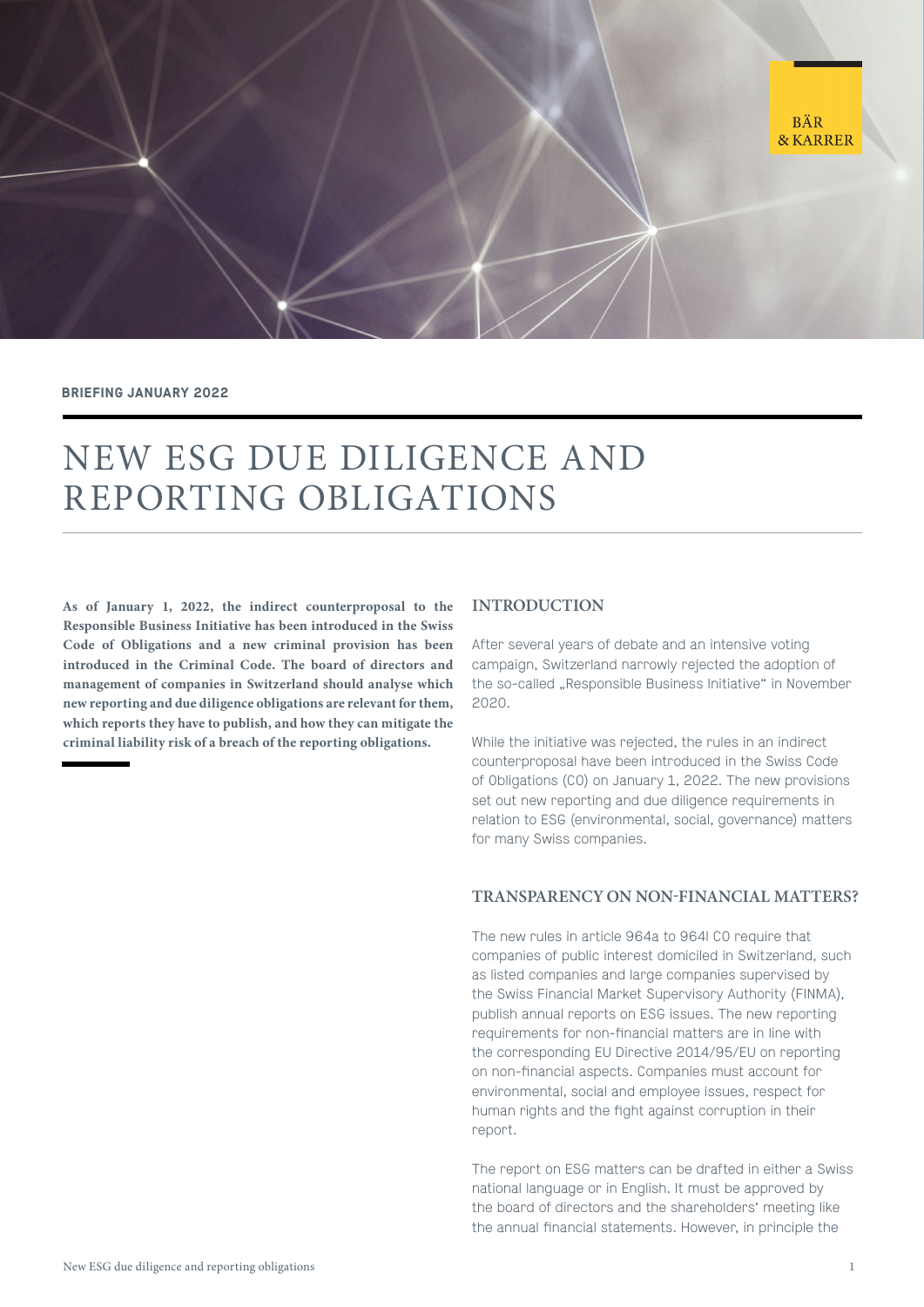report does not have to be audited by an external body, such as an auditing company. The report must be publishe electronically and remain available for at least ten years. Companies whose financial year corresponds to the calend year will have to publish their first non-financial matters report in 2024 for the 2023 financial year. Therefore, the year 2022 should be used to prepare: Companies that fall within the scope of the new regulations on non-financial reporting should set up or assess their current business relationship control framework. They will have to establish, to the extent not already existing, and maintain, a sound reporting process on ESG matters. Some companies within the scope of the new reporting obligations on nonfinancial matters do already publish corporate and social responsibility reports that are based on the corresponding EU directive. In such cases, an analysis should be performe to identify potential gaps regarding the requirements under Swiss law.

#### SPECIAL REPORTING AND DUE DILIGENCE OBLIGATIONS REGARDING CONFLICT MINERALS AND CHILD LABOUR

In addition to the reporting obligations on non-financial matters, new due diligence and reporting obligations have been introduced for all companies with their registered office, head office or principal place of business in Switzerland that import or process tin, tantalum, tungsten or gold containing minerals or metals from conflict or high-risk areas (Conflict Minerals). New due diligence and reporting obligations also apply to companies that offer products or services for which there is reasonable suspicithat they were manufactured or provided using child labour

Details are regulated in an implementing ordinance (the Ordinance on Due Diligence and Transparency in the Areas of Minerals and Metals from Conflict Areas and Child Labour, hereinafter the Ordinance). The Ordinance has been amended by the Federal Council based on the results of th consultation procedure in summer 2021. The Ordinance provides for certain exceptions to the due diligence and reporting requirements on Conflict Minerals and child labour.

| Exemptions<br>regarding<br>Conflict<br><b>Minerals</b> | Exemptions for small import and processing<br>quantities as well as certain exemptions for<br>recycled metals (art. 3 and art. 12 para. 3 of<br>the Ordinance, Annex of the Ordinance)                                                                                                                                                                                                                                                                                                                                                                                                                                                                                                                                                                                                                                                                                                                                                     |
|--------------------------------------------------------|--------------------------------------------------------------------------------------------------------------------------------------------------------------------------------------------------------------------------------------------------------------------------------------------------------------------------------------------------------------------------------------------------------------------------------------------------------------------------------------------------------------------------------------------------------------------------------------------------------------------------------------------------------------------------------------------------------------------------------------------------------------------------------------------------------------------------------------------------------------------------------------------------------------------------------------------|
| Exemptions<br>regarding<br><b>Child Labour</b>         | With regard to child labour, companies must<br>carry out the following assessment:<br>Thresholds test - exemption for small<br>1.<br>and medium-sized enterprises (SMEs),<br>art. 6 of the Ordinance: Companies that,<br>together with the domestic and foreign<br>companies they control, fall below two<br>relevant thresholds (balance sheet<br>total of CHF 20 million, sales revenue of<br>CHF 40 million, 250 FTE on an annual<br>average) in two consecutive business<br>years. It should be noted that the<br>exemption for SMEs does not apply if a<br>company offers products and services<br>that were obviously manufactured or<br>provided using child labour (art. 8 of the<br>Ordinance);<br>Risk assessment, art. 7 of the<br>2.<br>Ordinance: Assessment of the child<br>labour risks of the countries from which<br>products or services are sourced based<br>on the UNICEF Children's Rights in the<br>Workplace Index; |
|                                                        | Suspicion test: If the risk assessment<br>3.<br>shows that medium or high risks exist<br>(risk classification "enhanced" or<br>"heightened" according to the UNICEF<br>Index), a company must assess whether<br>there is a reasonable suspicion of<br>child labour for a specific product or<br>service. If such review does not reveal<br>any concrete, substantiated suspicion<br>of child labour, the company is exempt<br>from the due diligence and reporting<br>obligation.                                                                                                                                                                                                                                                                                                                                                                                                                                                          |
| Exemptions                                             | If a company publishes a report in                                                                                                                                                                                                                                                                                                                                                                                                                                                                                                                                                                                                                                                                                                                                                                                                                                                                                                         |

due to compliance with internationally recognised equivalent standards

accordance with Annex 2 of the Ordinance, it is exempt from the Swiss due diligence and reporting obligations.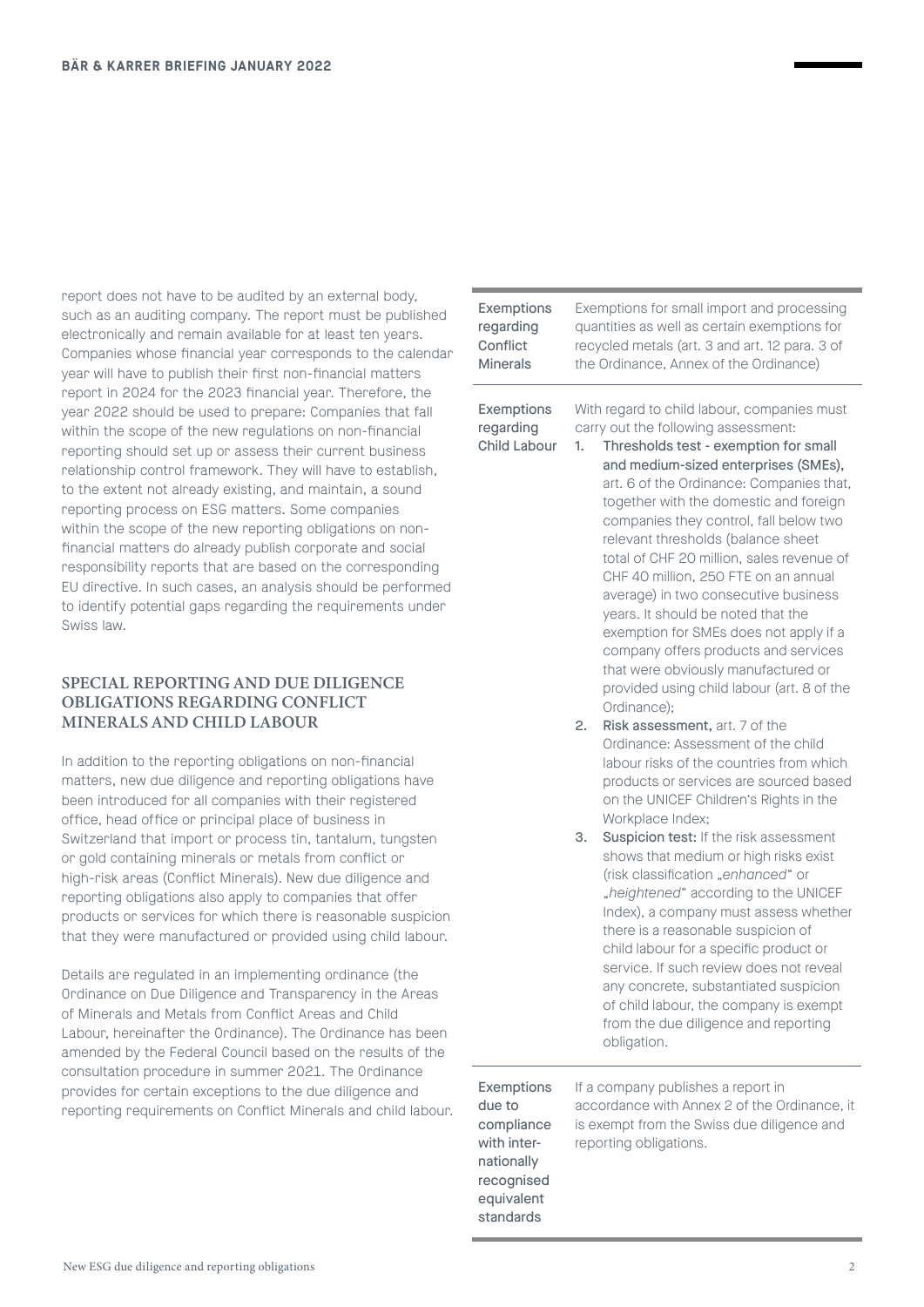Based on the criteria set out above, all companies in Switzerland must assess whether they are subject to special due diligence and reporting obligations in the area of child labour. If a company does not fall under one of the exemption provisions, it must observe special due diligence obligations and publish a corresponding report. Regarding Conflict Minerals, compliance with the due diligence obligations must be verified further by an independent expert. Based on the results of the consultation process, the Ordinance also stipulates that companies must provide for a notification procedure that allows all interested persons to express substantiated concerns regarding Conflict Minerals or child labour (art. 14 of the Ordinance).

### CRIMINAL LIABILITY

With the amendment of the CO, a new art, 325<sup>ter</sup> has been included in the Swiss Criminal Code. Anyone who intentionally makes false statements in the reports on nonfinancial matters or in the report on due diligence regarding Conflict Minerals and child labour, or fails to comply with the reporting obligation, will be punished with a fine of up to CHF 100,000. Negligent acts are punishable by a fine of up to CHF 50,000.

In our opinion, a certain materiality threshold should apply regarding false information in a report. A criminal conviction can only be justified if the false information in the report can lead to the reader of the report being given a misleading impression. In addition, it must be possible for companies to maintain business secrets in their reports. For the sake of completeness, it should be mentioned that the same penalty threat also applies to violations of the duty to maintain the reports. The cantonal criminal authorities are responsible for prosecuting the offence.

#### MITIGATING THE RISK OF CRIMINAL LIABILITY

Companies that are required to prepare a report on nonfinancial matters or a report on due diligence regarding Conflict Minerals and child labour may provide for various measures to fulfil their obligations while mitigating their risk of criminal liability. In particular, for regulated companies, a criminal conviction for violating reporting obligations would have far-reaching consequences.

Companies must establish and document a sound control framework and reporting process. All newly established procedures and requirements must be sufficiently documented and discussed by the governing bodies of the company, including the board of directors.

Even if no external audit is required for the report on nonfinancial matters, companies should consider providing for a voluntary audit. In particular, for a negligent act to be punishable, it is necessary that the offender, *e.g.*, the board of directors, did not realise that he or she may have published a false report, but that he or she could have realised this if he or she had exercised due diligence. Through a voluntary audit, the governing bodies of a company can demonstrate that they acted diligently. According to current available information, various companies subject to the reporting obligations are considering having their report on non-financial matters voluntarily audited.